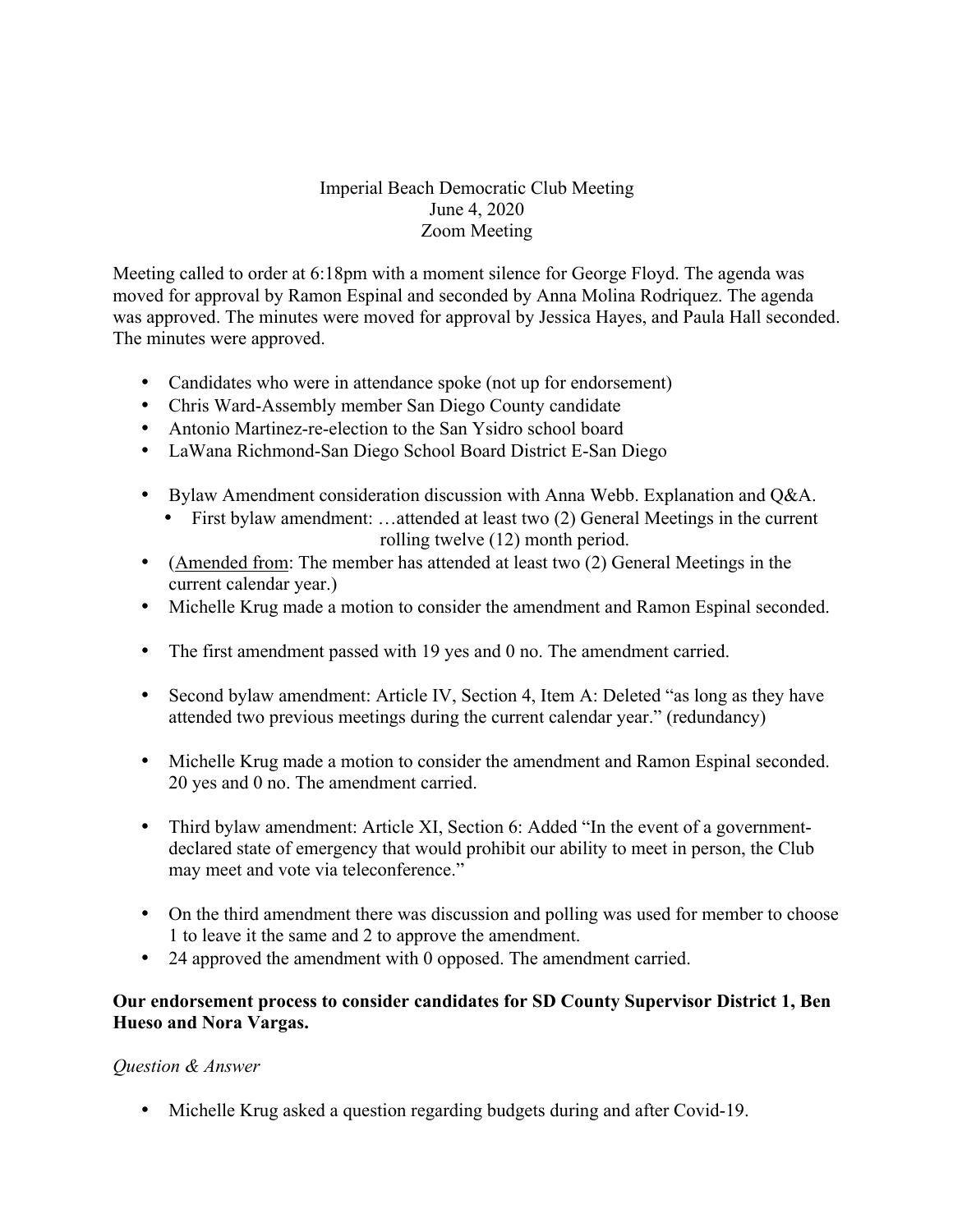- Martha Emerald asked about Baja Action planning.
- The motion was made to take a vote for endorsement by Jessica Hayes and seconded by Serge Dedina.
- The motion carried with 27 for consideration for endorsement for SD County Supervisor District 1.
- We moved to the deliberations.
- One spoke on behalf of Nora Vargas because of her experience with balancing budgets and her work at Planned Parenthood.
- Another spoke, in favor of endorsing Nora Vargas because of her work at Southwestern College and her work at Planned Parenthood.
- One spoke on behalf of Ben Hueso because of his work with the Tijuana River Valley, for students in South Bay, and his work ethic.
- Another spoke in favor of endorsing Ben Hueso because of public trust and his work in governing bodies.
- No one spoke on behalf of no endorsement. Paula called for a secret ballot. We conducted the secret ballot by holding a Zoom poll vote. Results: Ben Hueso 87%, Nora 13% and No Endorsement 0%.
- Ben Hueso voted for himself, and Nora Vargas chose a secret ballot.
- The total vote result: Ben Hueso 27 votes, Nora Vargas 5 votes and No endorsement 0 votes.

## **City Council Imperial Beach District 2 endorsement.**

*Mark West gave an opening statement. Question & Answer.*

- Martha Emerald asked about the Mike Hess issue and his continued infringement on the public space.
- Yvonne Vasquez asked about parking for Mike Hess, and how they so many people can be there. Mark is for being less car traffic.
- Bryan Brillhart asked about Mike Hess and when they would be fixing up the place.
- Mark West talked about how successful Mike Hess is in employing our community.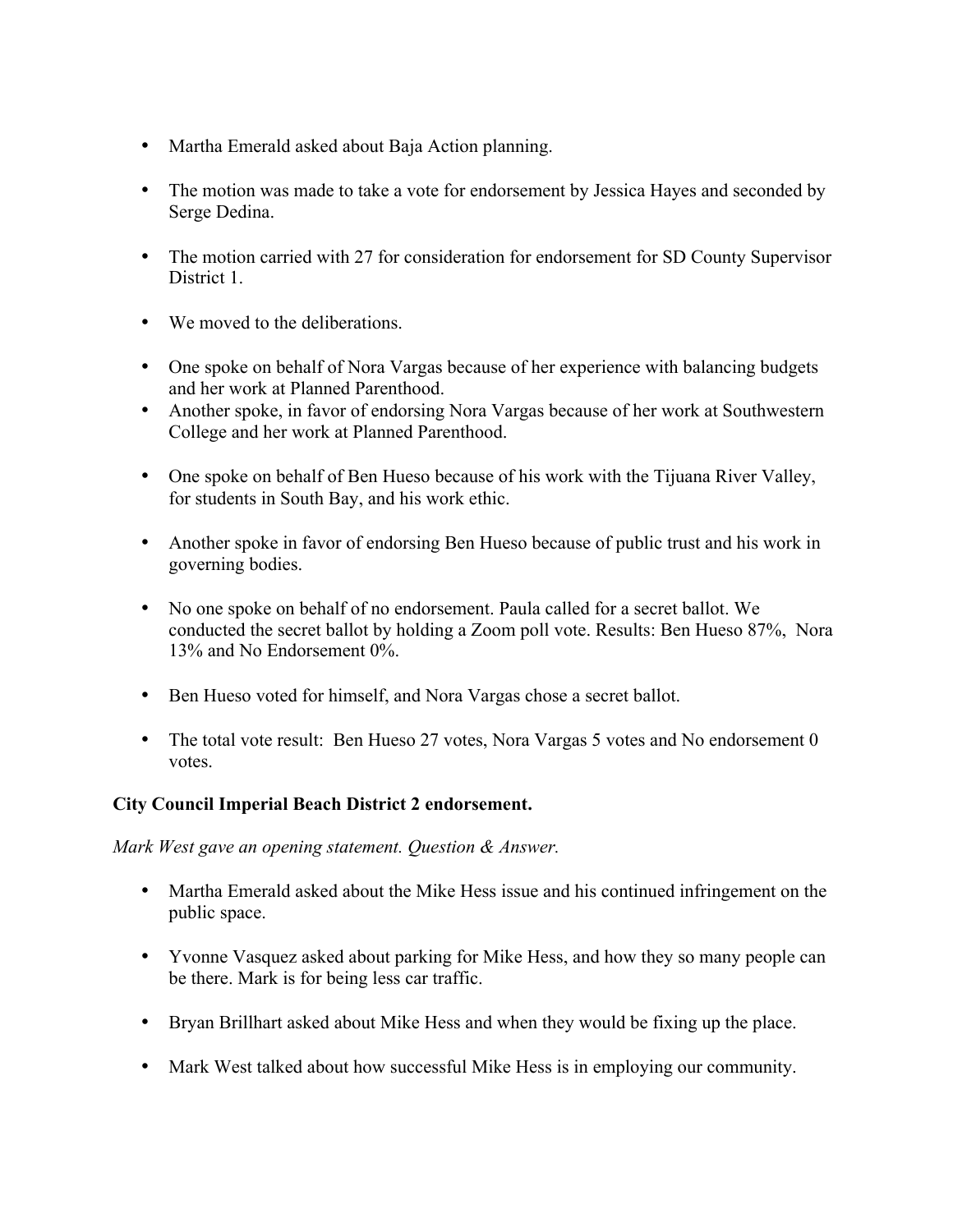- Mark West gave his closing statement.
- One spoke on his behalf regarding his relentless commitment to get things done.
- One spoke about his ability to lead.
- Paloma motioned that we entertain a motion to endorse and Sandy seconded.
- Results: Mark West 28 votes to endorse, 0 not to endorse and 0 no endorsement.

#### **Imperial Beach City Council District 4 Endorsement.**

*Matthew Leyba-Gonzalez made his opening statement. Question & Answer*

- Martha Emerald asked why he wanted to be on the city council.
- Matthew said he wants to be an advocate for district fours working class. She followed up with why he would be a good council member. He said his work ethic.
- Paula Hall asked about the younger people in his area. She wanted to know what Matthew's plan is to engage youth.
- Michelle asked what he thought his biggest challenge is. He said Covid-19 because his district needed to get businesses back in business and workers back to work.
- Richard Pilgrim asked what the main issue in the city budget is when we get to post Covid-19.
- Matthew said it is getting the community back to work.
- Matthew gave closing statements
- Rick Bates spoke on his behalf regarding his work ethic as a laborer.
- Martha Emerald spoke about having diversity on the city council.
- Paloma Aguirre spoke about Matthew being a guy who walks the walk and his work ethic.
- Felicia spoke about his ability to work in his neighborhood because he is from the neighborhood.

Martha Emerald motioned that we consider endorsing Matthew and Mark seconded. The was 22 yes 0 no and 0 no.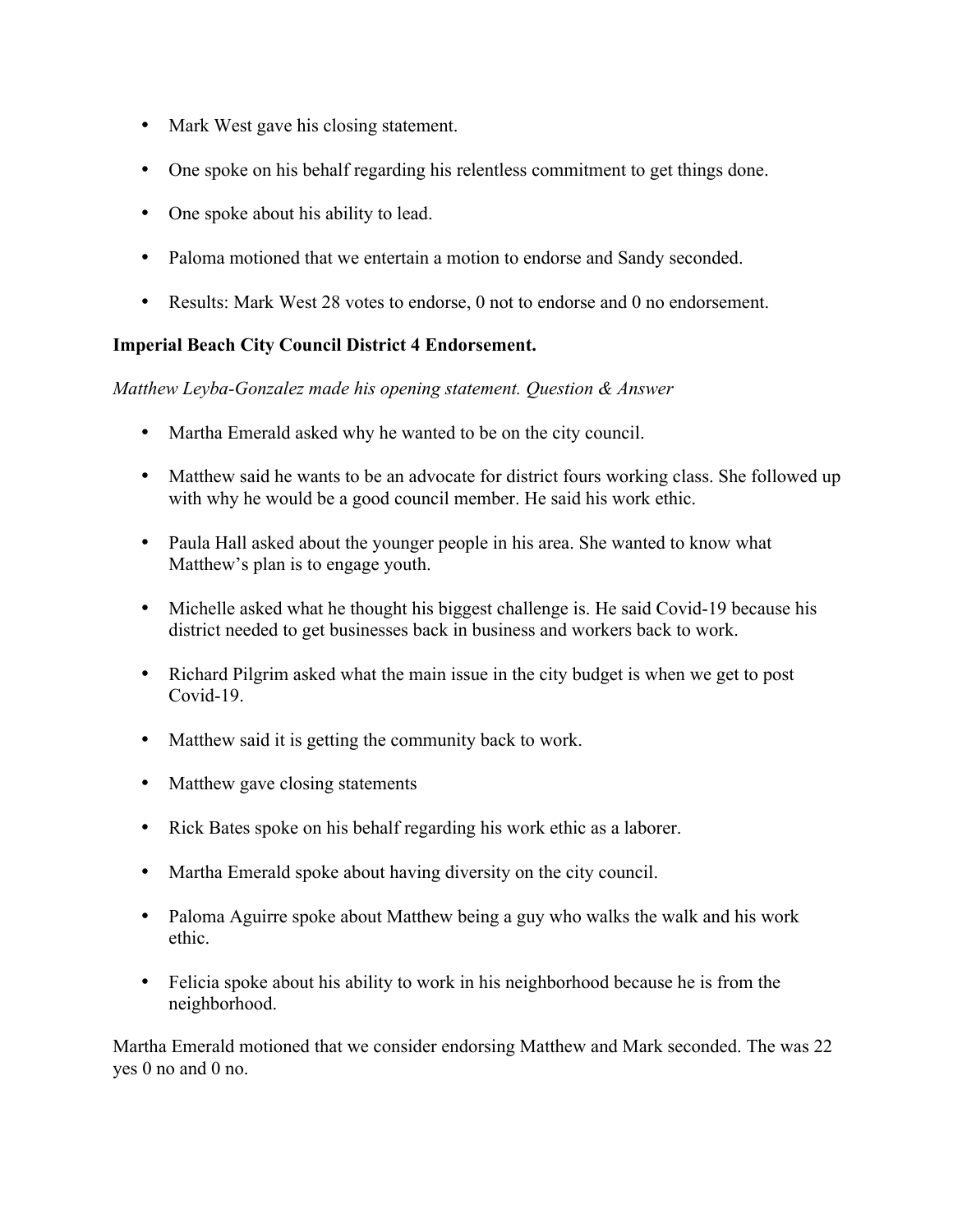Martha motioned that we vote on endorsement and Paloma seconded. The I's have it and there was no discussion.

The vote is 21 yes and 0 no and 0 no endorsement

## **National City City Council endorsement.**

Marcus Bush made an opening statement. Dr. Gonzalo Quintero made an opening statement. Jose Rodriguez made an opening statement. Ditas Yamane was not present.

Mark West motioned that we endorse in the National City race and Martha Emerald seconded the motion.

Paula Hall's question was how the candidates plan to build relationships with other cities.

- Marcus Bush said he plans work with other city's council members to improve our shared communities.
- Dr. Gonzalo Quintero said he plans to build a strong relationship with Port of San Diego.
- Jose Rodriguez said he plans to build relationships that are the right side of the environment, the community, and its workers.

## Closing statements

Discussion on the three candidates.

- Paloma Aguirre, Mark West, and Rick Bates spoke on behalf of Marcus Bush.
- Mark West spoke on behalf of Dr. Gonzalo Quintero.
- Michelle Krug, and Ramon Espinal spoke on behalf of Jose Rodriquez.
- No one spoke on the behalf of Ditas Yamane

Rick Bates made a motion to endorse and Paloma Aguirre seconded the motion to consider endorsing in the National City City Council race.

It's unanimous we will be voting to endorse in the National City Council Race.

- First round results: Marcus Bush 10, Jose Rodriguez 10, Dr. Quintero 1, Yamane 0, and No endorsement 0.
- Second round results: Marcus 7, Jose 11. Jose won the endorsement for the first seat.